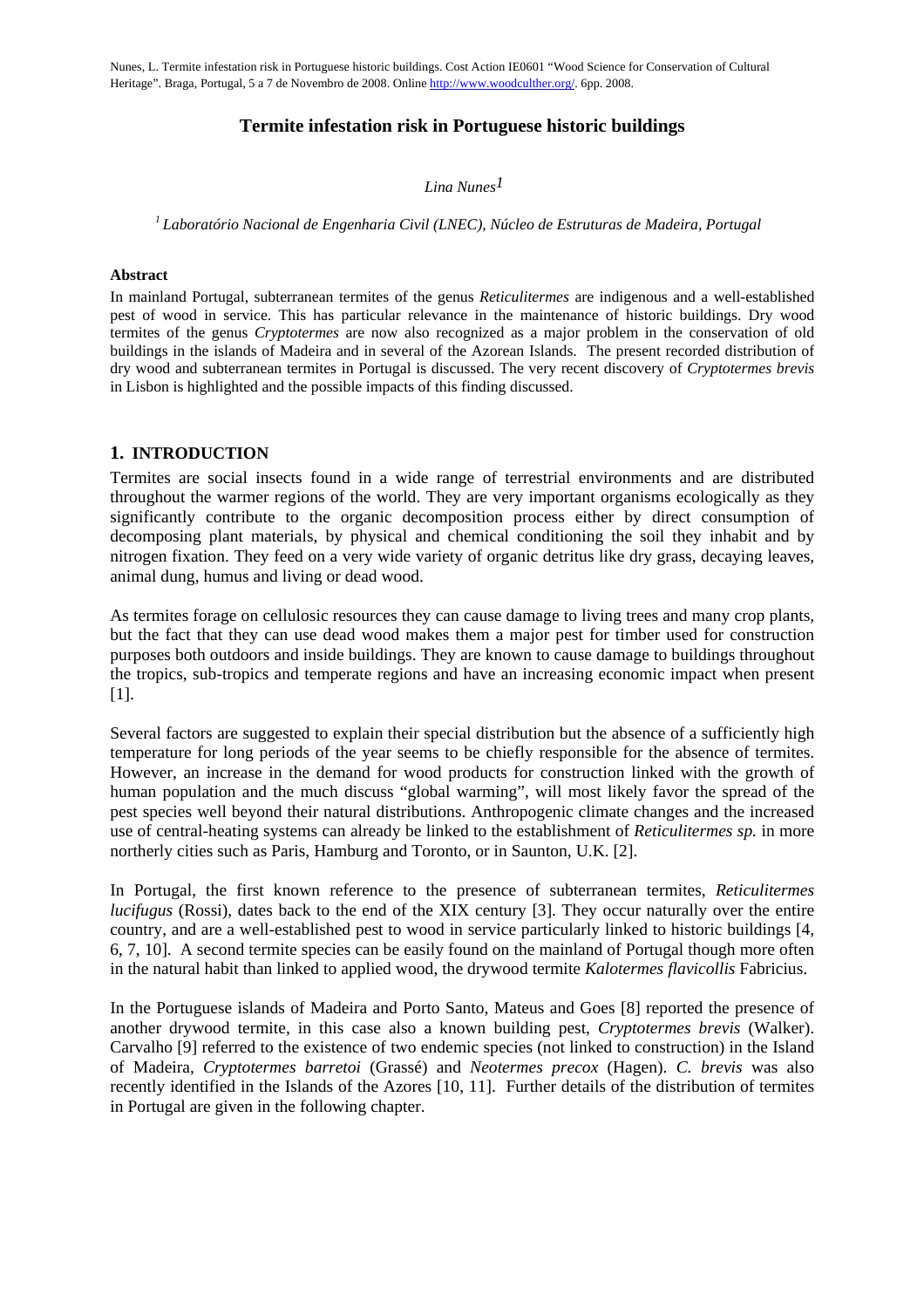# **2. DISTRIBUTION**

# **2.1. Subterranean termites**

In continental Portugal, subterranean termites are a well-establish pest of wood in service and all known infestations involve termites from the species formerly referred to as *Reticulitermes lucifugus* (Rossi) and presently known as *Reticulitermes grassei* Clément [12] which is indigenous. The same species was also identified in the city of Horta in the Azorean Island of Faial [11, 16].

Figure 1 shows the present known distribution of *R. grassei* in continental Portugal, considering all municipalities where at least one record of the presence of termites exists. The map is based on LNEC´s data base of termite occurrence, mostly in buildings but also in the natural environment. At present, the data base has close to 1000 records.

In particular, the region of Lisbon and its surroundings is considered severely infested, showing the highest total number of reported infestations. Figure 2 shows the present known distribution of *R. grassei* in Lisbon, considering all boroughs (48 out of 53) where at least one record of the presence of termites exists.

Taking into account the biology of the species and the present known distribution, *R. grassei* seems to have a wide distribution, apparently without latitudinal, longitudinal or altitudinal patterns [4, 7]. Municipalities or boroughs without records should not be seen as zones without termites just zones where termites have not yet been identified.



Figure 1: Subterranean termites distribution in Continental Portugal. Municipalities with at least one recorded case of *Reticulitermes grassei* presence.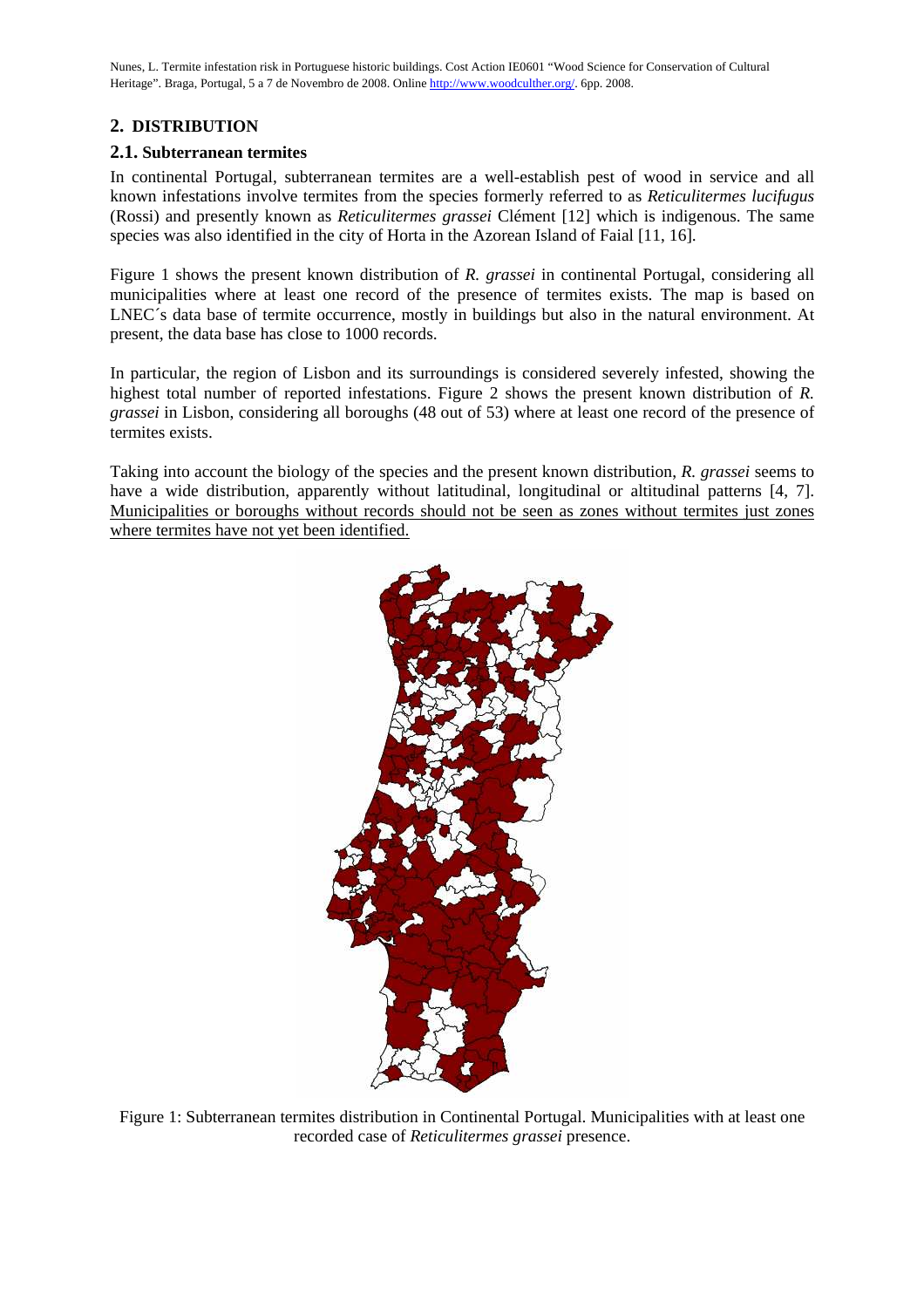

Figure 2: Subterranean termites distribution in the city of Lisbon. Boroughs with at least one recorded case of *Reticulitermes grassei* presence.

The presence of termites in buildings follow a general pattern closely linked with the amount of susceptible timber used in the construction and eventual building deficiencies occurring during the life of the construction and causing increased moisture contents of the applied wood.

In what concerns the presence of subterranean termites in heritage buildings or building sites, no systematic studies have been so far conducted but the presence of termites has been already recorded in several important World Heritage sites like the Monasteries of Jerónimos in Lisbon and Santa Maria of Alcobaça, the Convent of Christ in Tomar and a number of buildings in the city of Évora like the old University and the churches of Santa Clara and Misericórdia.

These buildings have all undergone in recent years large interventions, to correct mainly moisture problems, which were likely to contribute to the control of subterranean termites. The rehabilitation and maintenance works should have had taken into account the presence of the insects and were hopefully adequate to their control.

Nevertheless, in many other rehabilitation works the termite risk is often overlooked and it is not unusual to find situations were infested timber are left as ruble in hidden parts of the repaired constructions and new susceptible timbers are used without any preventive treatments or control measure that would prevent termite re-infestation.

# **2.2.Drywood termites**

Drywood termites are social insects as well, but unlike subterranean termites, they live inside the wood they infest. This characteristic facilitates their dispersion, thus being easily transported with infested materials and, once introduced in suitable environments, colonies can survive and establish. *Cryptotermes brevis* is considered to be the termite species that has suffered more introductions and the most important drywood termite with pest status.

*C. brevis* possess a lifecycle with caste division (reproductives, nymphs, pseudergates and soldiers) as all social insects. Every year (usually starting in June), the primary reproductives or alates emerge and are responsible for the colonization of new areas. Due to their feeding habits on drywood, all untreated timbers can become a potential food source and suffer destruction.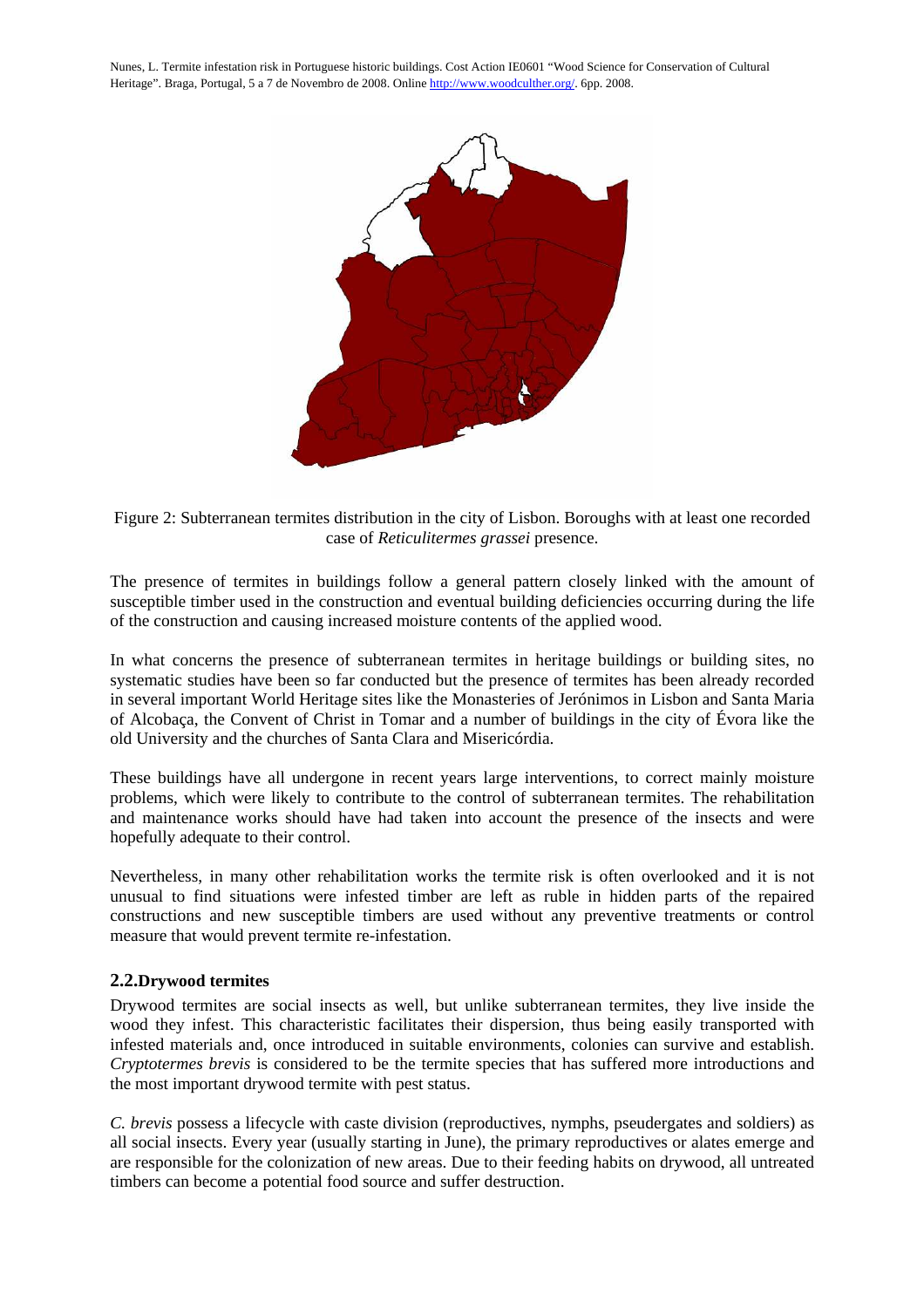*Cryptotermes brevis* is native of the Caribbean region, being present in all islands of the Greater and Lesser Antilles. It occurs in southern Florida and coastal regions of Mexico, Central America and northern South America. It has been introduced to Pacific islands including the Galapagos, Fiji, Hawaii, Marquesas, New Caledonia and Easter Island. It is known to be also present in the Atlantic Islands of Ascension, Bermuda and St. Helena. It has also been introduced to the coastal areas of continents including several locations in Australia, China, Madagascar, Gambia, Ghana, Nigeria, Senegal, Sierra Leon, South Africa, Uganda and Zaire [13, 14]. In Europe, references exist on the presence and establishment of *C. brevis* in Canary Islands [8], Madeira Island [8], Naples, Liguria and Sicily [15].

*C. brevis* was identified in the Islands of Azores in 2002 though alates and wings had been noted by a number of people in the previous years without clear recognition of their origin. An assessment of the situation on the several islands of the Azorean archipelago has already begun and so far well established populations of this pest termite were found in the Islands of S. Miguel, Terceira, Faial and Santa Maria [11, 16].

In Angra do Heroísmo, a World Heritage Site, Borges and co-workers [17] refer a progressive degradation, which is often alarming to the architectural heritage, showing the impact of this termite species as a building pest. The data available indicates that 43 % of the buildings in Angra do Heroismo were infested. It is also important to mention that 50% of the infested cases presented severe infestation and destruction.

The most infested parts of the buildings are usually the roof structures. Drywood termites may enter through attic ventilations or other entries that might exist (doors or windows). Once installed inside the wood (possibly using holes already made by wood borers like *Anobium* spp.) the holes to the exterior are sealed and the identification of their presence becomes even more difficult.

The origin of the termites in the Islands of Azores is still undetermined, though their distribution in Angra do Heroísmo (heavy infestation extending from the harbour) suggests an entry in the port area at least several decades ago, possibly at the time of the last major earthquake (in 1980) and associated with the extensive rebuilding that took place at that time [10].

Buildings in the Azorean cities historical centres usually are masonry buildings, most of them three and four stories high, with timber floor and roof structures. Each building may share, with the adjacent buildings, its lateral two walls, and several buildings in these conditions form a city block acting in the urban panorama as an unitary building structure.

This kind of construction is common in buildings constructed after the XIX century and can also be found in several cities in Continental Portugal and particularly in Lisbon (Figure 3). Lisbon shares also with the most termite infested cities of the Azores, the proximity to the sea and the continuous flow of wood, mostly cryptomeria, that arrive at its port from those islands. Infested furniture is traditionally one of the most important means of introducing the pest and should also be considered as a serious risk taking into account the normal circulation of people and products between Portugal and the Azores.

It was therefore not very surprising the recent identification by the author of a well established infestation by *Cryptotermes brevis* (figure 4) in a building located in a Lisbon street (Rua da Junqueira) not far from the river Tagus and the port area but also very close to important sites like the Monastery of Jerónimos in Belém.

Further work is needed to determine whether the presence of *C. brevis* in this building is just the result of a recent hazard introduction or the first symptom of a bigger problem in the city of Lisbon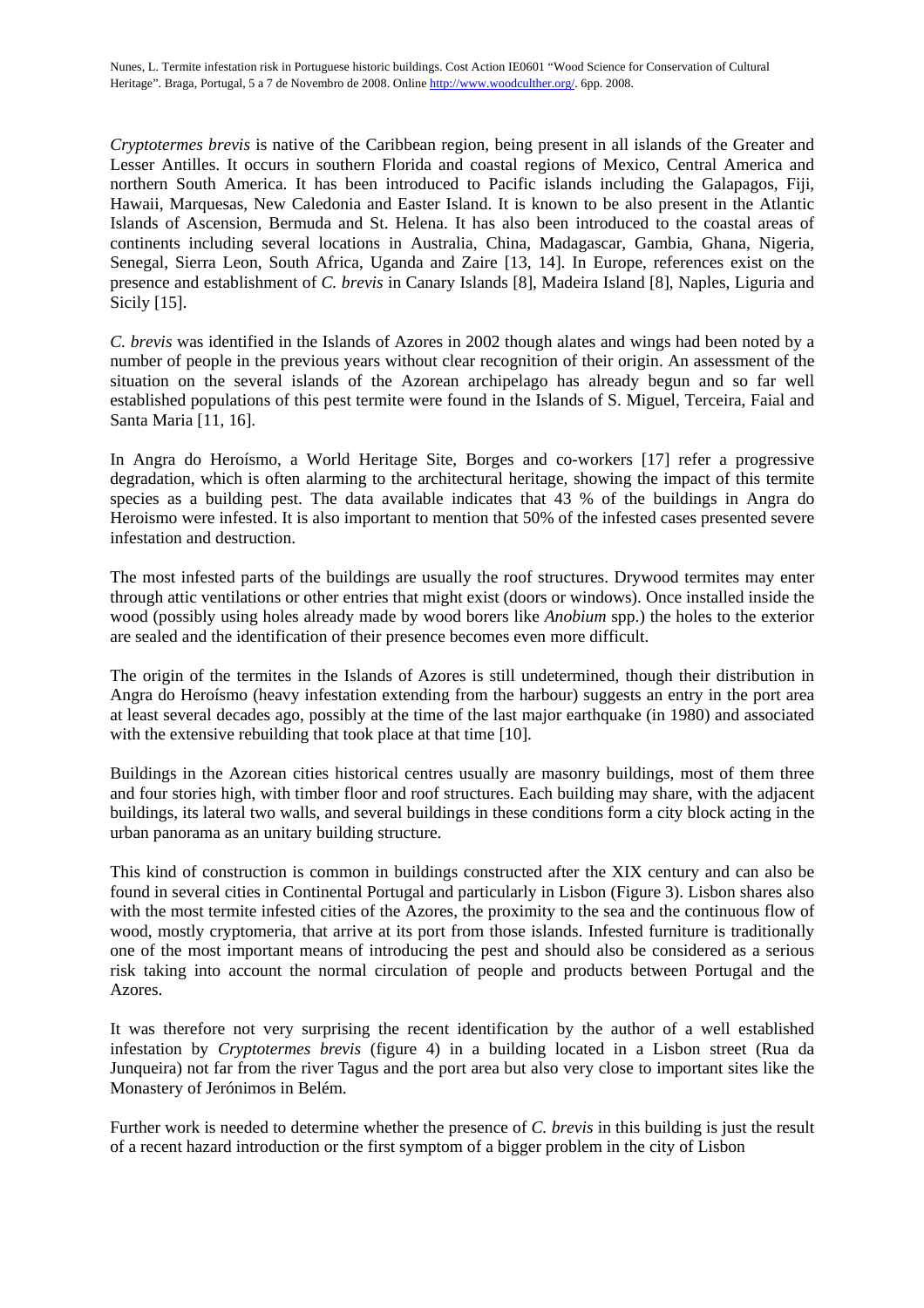

Figure 3: Typical Portuguese masonry buildings from the late  $XIX<sup>th</sup>$  century or the early XX<sup>th</sup> century in Rua da Junqueira, Lisbon.





Figure 4: Details of the infestation by *C. brevis* in Rua da Junqueira, Lisbon. Termite fecal pellets on the floor and aspect of an infested timber beam.

# **3. FINAL CONSIDERATIONS**

The growth of urban populations of pest termite species is an increased matter of concern. The importance of termite attack risk assessment in any scheme of monitoring, prevention and control of the condition of timber in buildings cannot be understated. The determination of potential high-risk areas where termites can establish and multiply themselves is a necessary task to be undertaken in order to prevent further spreading of the urban pest species.

Understanding the range of subterranean termite infestation problems in order to predict (to some extent) the occurrence and severity of potential problematic areas in countries like Portugal, where termites have a wide range, not obviously defined by temperature, humidity, vegetation or soil type, the mapping of risk areas needs to consider variables specific to the construction type and its immediate environment.